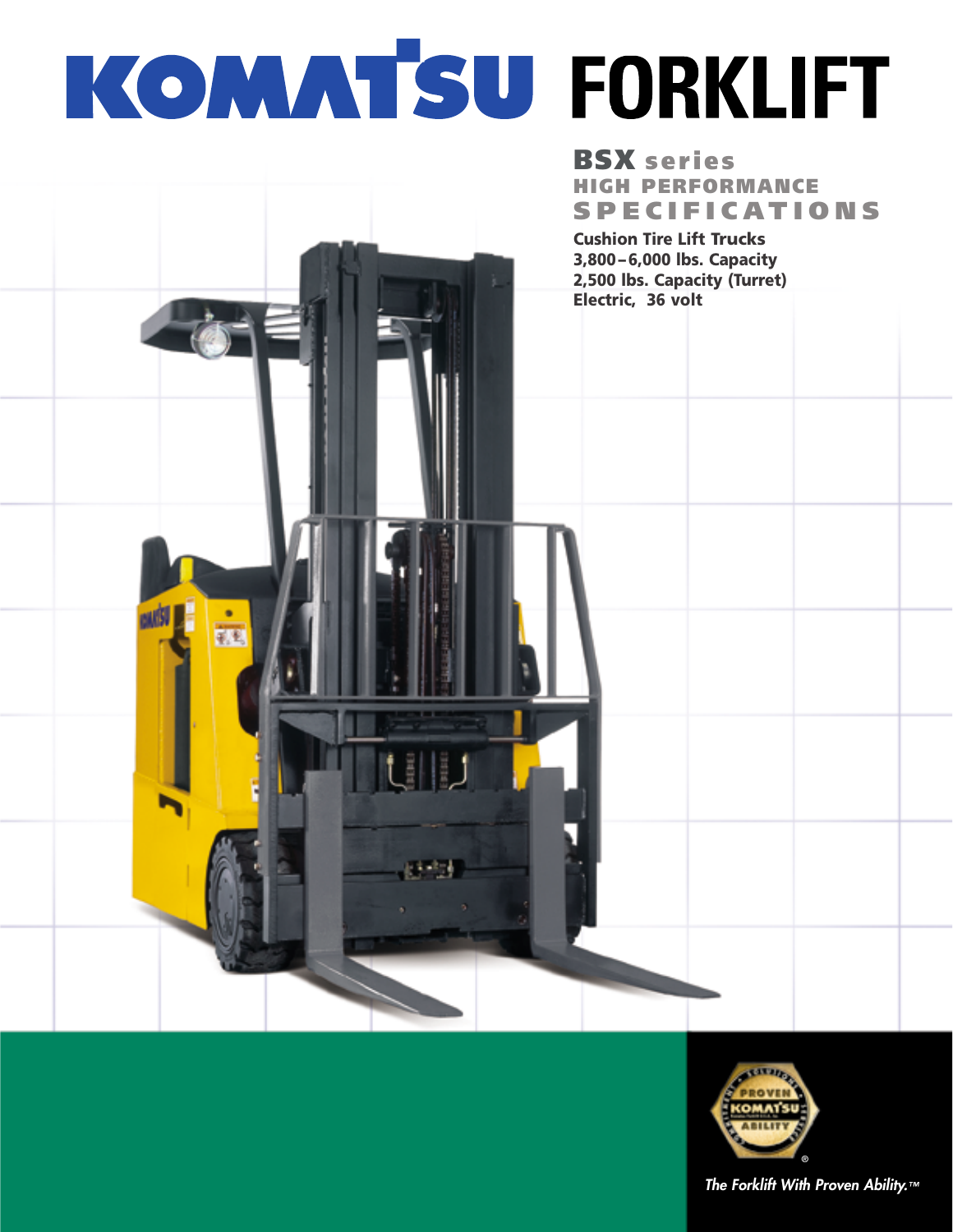# **TRUCK DATA**

| <b>GENERAL</b>                                                                     |                                                | <b>FS19SH-1</b>                                 | <b>FS20SH-1</b>                                                             | <b>FS23SH-1</b>                                 |
|------------------------------------------------------------------------------------|------------------------------------------------|-------------------------------------------------|-----------------------------------------------------------------------------|-------------------------------------------------|
| Power Type                                                                         |                                                | Electric (36V)                                  | Electric (36V)                                                              | Electric (36V)                                  |
| Operation Type                                                                     |                                                | Stand-up                                        | Stand-up                                                                    | Stand-up                                        |
| Capacity @ 24-in. (600 mm) load center *                                           | $\mathsf{lbs.}\mathsf{(kg)}$                   | 3,800 (1,720)                                   | 4,000 (1,810)                                                               | 4,500 (2,040)                                   |
| Load distance from center axle (2-stage mast)                                      | in. $(mm)$                                     | 11.1 (280)                                      | 11.1(280)                                                                   | 11.1(280)                                       |
| Load distance from center axle (3-stage mast)                                      | in. $(mm)$                                     | 11.8 (300)                                      | 11.8 (300)                                                                  | 11.8 (300)                                      |
| Wheelbase                                                                          | in. $(mm)$                                     | 48.8 (1,240)                                    | 51.3 (1,300)                                                                | 51.3 (1,300)                                    |
| <b>WEIGHT</b>                                                                      |                                                |                                                 |                                                                             |                                                 |
| Service weight (includes min. weight battery, 3-stage std. mast & forks) Ibs. (kg) |                                                | 9,240 (4,190)                                   | 9,555 (4,335)                                                               | 9,915 (4,500)                                   |
| <b>TIRE</b>                                                                        |                                                |                                                 |                                                                             |                                                 |
| Tire type                                                                          |                                                | <b>Cushion Solid</b>                            | <b>Cushion Solid</b>                                                        | <b>Cushion Solid</b>                            |
| Tire size, front                                                                   |                                                | 16 x 7 x 10 1/2                                 | 16 x 7 x 10 1/2                                                             | 16 x 7 x 10 1/2                                 |
| Tire size, rear                                                                    |                                                | 10 x 5 x 6 1/2 Double                           | 10 x 5 x 6 1/2 Double                                                       | 10 x 5 x 6 1/2 Double                           |
| Number of wheel, front / rear                                                      | $x =$ driven                                   | 2x/2                                            | 2x/2                                                                        | 2x/2                                            |
| Tread (center of tires), front / rear                                              | in. $(mm)$                                     | 35.0 (890) / 5.3 (130)                          | 35.0 (890) / 5.3 (130)                                                      | 35.0 (890) / 5.3 (130)                          |
| <b>DIMENSIONS</b>                                                                  |                                                |                                                 |                                                                             |                                                 |
| Tilting angle, 2-stage masts, forward / backward                                   | deg.                                           | 3/5                                             | 3/5                                                                         | 3/5                                             |
| Tilting angle, 3-stage masts, forward / backward                                   | deg.                                           | 3/5                                             | 3/5                                                                         | 3/5                                             |
| Mast height, lowered (3-stage std. mast)                                           | in. $(mm)$                                     | 83.0 (2,110)                                    | 83.0 (2,110)                                                                | 83.0 (2,110)                                    |
| Mast height, extended (3-stage std. mast) +                                        | in. $(mm)$                                     | 235.8 (5,980)                                   | 235.8 (5,980)                                                               | 235.8 (5,980)                                   |
| Maximum fork height (3-stage std. mast) **                                         | in. $(mm)$                                     | 187.8 (4,760)                                   | 187.8 (4,760)                                                               | 187.8 (4,760)                                   |
| Free lift height (3-stage std. mast)                                               | in. $(mm)$                                     | 35.0 (890)                                      | 35.0 (890)                                                                  | 35.0 (890)                                      |
| Height overhead guard                                                              | in. $(mm)$                                     | 83.0 (2,110)                                    | 83.0 (2,110)                                                                | 83.0 (2,110)                                    |
| Drive In Rack OHG width                                                            | in. $(mm)$                                     | 23.8 (605)                                      | 23.8 (605)                                                                  | 23.8 (605)                                      |
| Length to fork face (2-stage mast)                                                 | in. $(mm)$                                     | 67.6 (1,715)                                    | 70.1 (1,780)                                                                | 70.1 (1,780)                                    |
| Length to fork face (3-stage mast)                                                 | in. $(mm)$                                     | 68.3 (1,735)                                    | 70.8 (1,800)                                                                | 70.8 (1,800)                                    |
| Overall width, at drive tires                                                      | in. $(mm)$                                     | 42.0 (1,067)                                    | 42.0 (1,065)                                                                | 42.0 (1,065)                                    |
| Forks, thickness x width x length                                                  | in. $(mm)$                                     | $1.5 \times 4.0 \times 42.0$ (38 x 100 x 1,070) | $1.5 \times 4.0 \times 42.0$ (38 x 100 x 1,070)                             | $1.5 \times 4.0 \times 42.0$ (38 x 100 x 1,070) |
| Carriage width / ITA Class                                                         | in. $(mm)$                                     | 37.5 (950) / II                                 | 37.5 (950) / II                                                             | 37.5 (950) / II                                 |
| Ground clearance, under mast                                                       | in. $(mm)$                                     | 3.0(75)                                         | 3.0(75)                                                                     | 3.0(75)                                         |
| Ground clearance, center of wheelbase                                              | in. $(mm)$                                     | 4.0(100)                                        | 4.0 (100)                                                                   | 4.0 (100)                                       |
| Right angle stacking aisle (2-stage mast) ††                                       | in. $(mm)$                                     | 67.9 (1,725)                                    | 70.3 (1,835)                                                                | 70.3 (1,835)                                    |
| Right angle stacking aisle (3-stage mast) ††                                       | in. $(mm)$                                     | 68.6 (1,745)                                    | 71.0 (1,800)                                                                | 71.0 (1,800)                                    |
| Turning radius, outside                                                            | in. $(mm)$                                     | 56.8 (1,445)                                    | 59.2 (1,510)                                                                | 59.2 (1,510)                                    |
| Battery compartment: width x length x height                                       | in. $(mm)$                                     | 18.1 x 38.8 x 31.5 (460 x 985 x 800)            | 20.7 x 38.8 x 31.5 (525 x 985 x 800)   20.7 x 38.8 x 31.5 (525 x 985 x 800) |                                                 |
| <b>PERFORMANCE</b>                                                                 |                                                |                                                 |                                                                             |                                                 |
| Travel speed, forward, loaded / unloaded                                           | mph (km/h)                                     | 8.0(12.8)/8.0(12.8)                             | 8.0(12.8)/8.0(12.8)                                                         | 8.0(12.8)/8.0(12.8)                             |
| Lifting speed, loaded / unloaded (2-stage mast)                                    | fpm (mm/s)                                     | 65 (330) / 98 (500)                             | 64 (320) / 98 (500)                                                         | 61 (310) / 98 (500)                             |
| Lifting speed, loaded / unloaded (3-stage mast)                                    | fpm (mm/s)                                     | 66 (335) / 100 (510)                            | 65 (330) / 100 (510)                                                        | 63 (320) / 100 (510)                            |
| Lowering speed, loaded / unloaded (2-stage mast)                                   | fpm (mm/s)                                     | 86 (440) / 56 (280)                             | 86 (440) / 56 (280)                                                         | 86 (440) / 56 (280)                             |
| Lowering speed, loaded / unloaded (3-stage mast) fpm (mm/s)                        |                                                | 90 (460) / 76 (390)                             | 90 (460) / 76 (390)                                                         | 90 (460) / 76 (390)                             |
| Maximum drawbar pull, loaded<br>Maximum gradeability, loaded / unloaded at 1 mph   | $\mathsf{lbs.}\left(\mathsf{N}\right)$<br>$\%$ | 2,200 (9,800)<br>15/15                          | 2,200 (9,800)<br>15/15                                                      | 2,200 (9,800)<br>15/15                          |
| Service brake, operation / control                                                 |                                                | Hand / Electronically Applied                   | Hand / Electronically Applied                                               | Hand / Electronically Applied                   |
| Parking brake, operation / control                                                 |                                                | Foot / Mechanical                               | Foot / Mechanical                                                           | Foot / Mechanical                               |
| Steering type                                                                      |                                                | Electric                                        | Electric                                                                    | Electric                                        |
| <b>DRIVE</b>                                                                       |                                                |                                                 |                                                                             |                                                 |
| Drive motor, 60 minute rating                                                      | HP (kW)                                        | 6.4 (4.8) x 2 motors                            | 6.4 (4.8) x 2 motors                                                        | 6.4 (4.8) x 2 motors                            |
| Pump motor, 5 minute rating                                                        | HP (kW)                                        | 12.2(9.1)                                       | 12.2(9.1)                                                                   | 12.2(9.1)                                       |
| PS motor, 60 minute rating                                                         | HP (kW)                                        | 0.5(0.37)                                       | 0.5(0.37)                                                                   | 0.5(0.37)                                       |
| Battery voltage                                                                    | volts                                          | 36                                              | 36                                                                          | 36                                              |
| Battery capacity, minimum                                                          | Ah/6 hr.rate                                   | 700                                             | 880                                                                         | 880                                             |
| Battery capacity, maximum                                                          | Ah/6 hr. rate                                  | 1,085                                           | 1,240                                                                       | 1,240                                           |
| Battery weight, minimum                                                            | $\mathsf{lbs.}\mathsf{(kg)}$                   | 2,175 (990)                                     | 2,700 (1,230)                                                               | 2,700 (1,230)                                   |
| Battery weight, maximum                                                            | $\mathsf{lbs.}\left(\mathsf{kg}\right)$        | 2,720 (1,230)                                   | 2,900 (1,315)                                                               | 2,900 (1,315)                                   |
| <b>OTHER</b>                                                                       |                                                |                                                 |                                                                             |                                                 |
| Drive motor control                                                                |                                                | <b>Transistor MOSFET</b>                        | <b>Transistor MOSFET</b>                                                    | <b>Transistor MOSFET</b>                        |
| Relief pressure, maximum                                                           | psi (bar)                                      | 2,750 (190)                                     | 2,850 (195)                                                                 | 3,050 (210)                                     |
| Hydraulic tank capacity                                                            | U.S. gallons (liters)                          | 11.0(42)                                        | 11.0(42)                                                                    | 11.0(42)                                        |

NOTE: Most values shown in this publication are rounded. Therefore, direct conversion between metric and English or Imperial may be slightly different from those shown.<br>The performance of machines is affected by the condit *critical or if your needs exceed the specifications shown here, discuss the proposed application with your authorized dealer.* 

\* Optional masts, attachments, longer load dimensions, and higher lifting heights may result in derating of the capacity. Contact your authorized dealer.<br>\*\* Other mast heights available. See MAST DATA chart for other sta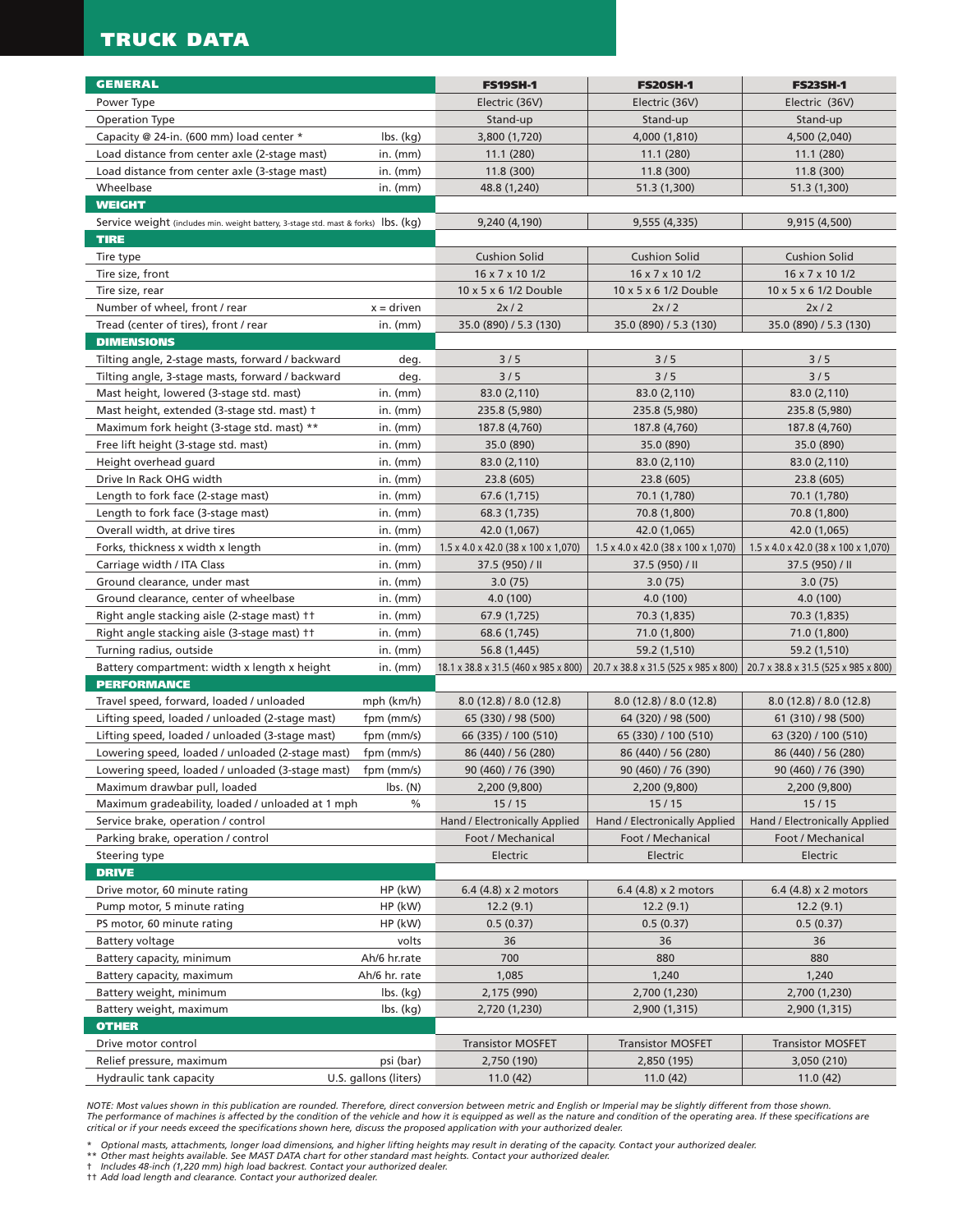

CALL YOUR LOCAL KOMATSU FORKLIFT DEALER FOR MAST & ATTACHMENT OPTIONS.



## **Komatsu "Proven Ability"**

is Komatsu's ability to eclipse the competition by taking the complicated

and making it simple. We strive to provide innovative solutions using the technologies of tomorrow — today.

## **SPECIAL FEATURES**

- **Powerful 7.2" drive motor with MOSFET Controller Contactorless Technology for top level performance and low maintenance.**
- **Dual-front, continuous drive differential.**
- **The hand controls feature contoured grips for effortless control of lift, speed, and steering functions.**



- **Low 7" step for easier on and off.**
- **M** Convenient, lightweight cover provides **fast access to power steering and hydraulic motors and pumps.**

# **STANDARD EQUIPMENT**

- **N** Overhead Guard
- M **MOSFET Controller**
- M **Self Diagnostic Start-Up**
- M **Idle Timer Auto Power Down**
- M **Field Weakening**
- M **Three-Way Hydraulic Control Valve**
- M **Full Electric Power Steering (FEPS)**
- **Multi-Function Hydraulic / Drive** M **Control Handle**
- **Dual Disc Parking Brake**
- **Headlights OHG Mounted**
- M **Horn**
- **Cushion Floor Pad**
- **Operator Hip Cushioning** *Contact your authorized dealer for*

## **Battery Restraint and Roller System**

**Battery Discharge Indicator (BDI) with Lift Interrupt**

## **OPTIONAL EQUIPMENT**

- **Additional Height OHGs** П. **Additional Length Forks** П **Attachments**  $\mathbf{L}$ **Auxiliary Hydraulic Valve Cold/Freezer Protection**  $\Box$ **Internal Hydraulic Hosing Warning Devices – Audible**
- $\Box$ **Warning Devices – Visual**
- *other options.*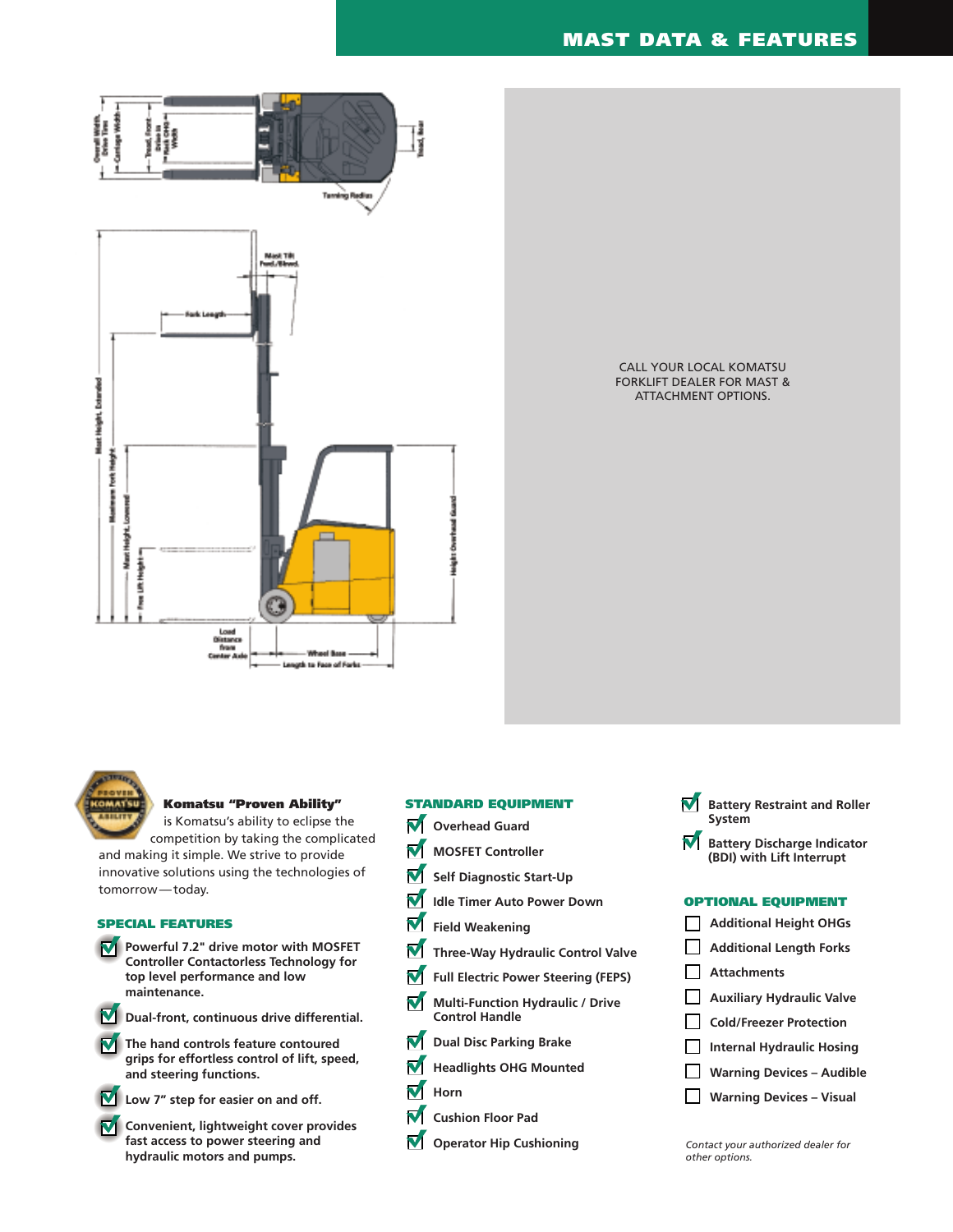# **TRUCK DATA**

| <b>GENERAL</b>                                                                            |                                         |                                                 |                                      |
|-------------------------------------------------------------------------------------------|-----------------------------------------|-------------------------------------------------|--------------------------------------|
| Power Type                                                                                |                                         | <b>FS25SH-1</b><br>Electric (36V)               | <b>FS28SH-1</b><br>Electric (36V)    |
| <b>Operation Type</b>                                                                     |                                         |                                                 | Stand-up                             |
|                                                                                           |                                         | Stand-up                                        |                                      |
| Capacity @ 24-in. (600 mm) load center *<br>Load distance from center axle (2-stage mast) | $\mathsf{lbs.}\left(\mathsf{kg}\right)$ | 5,000 (2,270)                                   | 5,500 (2,500)<br>11.8 (300)          |
|                                                                                           | in. $(mm)$                              | 11.8(300)                                       | 12.8 (325)                           |
| Load distance from center axle (3-stage mast)<br>Wheelbase                                | $in.$ (mm)                              | 12.8 (325)                                      |                                      |
| <b>WEIGHT</b>                                                                             | in. $(mm)$                              | 55.8 (1,415)                                    | 55.8 (1,415)                         |
|                                                                                           |                                         |                                                 | 10,700 (4,850)                       |
| Service weight (includes min. weight battery, 3-stage std. mast & forks)<br><b>TIRE</b>   | lbs. (kg)                               | 10,365 (4,700)                                  |                                      |
| Tire type                                                                                 |                                         | <b>Cushion Solid</b>                            | <b>Cushion Solid</b>                 |
| Tire size, front                                                                          |                                         | 16 x 7 x 10 1/2                                 | 16 x 7 x 10 1/2                      |
| Tire size, rear                                                                           |                                         | 10 x 5 x 6 1/2 Double                           | 10 x 5 x 6 1/2 Double                |
| Number of wheel, front / rear                                                             | $x =$ driven                            | 2x/2                                            | 2x/2                                 |
| Tread (center of tires), front / rear                                                     | in. $(mm)$                              | 35.0 (890) / 5.3 (130)                          | 35.0 (890) / 5.3 (130)               |
| <b>DIMENSIONS</b>                                                                         |                                         |                                                 |                                      |
| Tilting angle, 2-stage masts, forward / backward                                          | deg.                                    | 3/5                                             | 3/5                                  |
| Tilting angle, 3-stage masts, forward / backward                                          | deg.                                    | 3/5                                             | 3/5                                  |
| Mast height, lowered (3-stage std. mast)                                                  | $in.$ ( $mm$ )                          | 83.0 (2,110)                                    | 83.0 (2,110)                         |
| Mast height, extended (3-stage std. mast) †                                               | $in.$ (mm)                              | 233.8 (5,930)                                   | 233.8 (5,930)                        |
| Maximum fork height (3-stage std. mast) **                                                | $in.$ ( $mm$ )                          | 185.8 (4,720)                                   | 185.8 (4,720)                        |
| Free lift height (3-stage std. mast)                                                      | $in.$ ( $mm$ )                          | 35.0 (890)                                      | 35.0 (890)                           |
| Height overhead guard                                                                     | $in.$ (mm)                              | 83.0 (2,110)                                    | 83.0 (2,110)                         |
| Drive In Rack OHG width                                                                   | in. $(mm)$                              | 23.8 (605)                                      | 23.8 (605)                           |
| Length to fork face (2-stage mast)                                                        | in. $(mm)$                              | 75.3 (1,910)                                    | 77.1 (1,960)                         |
| Length to fork face (3-stage mast)                                                        | $in.$ ( $mm$ )                          | 76.3 (1,940)                                    | 78.1 (1,985)                         |
| Overall width, at drive tires                                                             | in. $(mm)$                              | 42.0 (1,065)                                    | 42.0 (1,065)                         |
| Forks, thickness x width x length                                                         | in. $(mm)$                              | $1.5 \times 4.0 \times 42.0$ (38 x 100 x 1,070) | 1.5 x 4.0 x 42.0 (38 x 100 x 1,070)  |
| Carriage width / ITA Class                                                                | in. $(mm)$                              | 37.5 (950) / II                                 | 37.5 (950) / II                      |
| Ground clearance, under mast                                                              | in. $(mm)$                              | 3.0(75)                                         | 3.0(75)                              |
| Ground clearance, center of wheelbase                                                     | $in.$ (mm)                              | 4.0(100)                                        | 4.0 (100)                            |
| Right angle stacking aisle (2-stage mast) ††                                              | $in.$ (mm)                              | 75.5 (1,920)                                    | 77.8 (1,975)                         |
| Right angle stacking aisle (3-stage mast) ††                                              | in. $(mm)$                              | 76.5 (1,950)                                    | 78.8 (2,000)                         |
| Turning radius, outside                                                                   | in. $(mm)$                              | 63.7 (1,620)                                    | 66.0 (1,680)                         |
| Battery compartment: width x length x height                                              | in. $(mm)$                              | 20.7 x 38.8 x 31.5 (525 x 985 x 800)            | 20.7 x 38.8 x 31.5 (525 x 985 x 800) |
| <b>PERFORMANCE</b>                                                                        |                                         |                                                 |                                      |
| Travel speed, forward, loaded / unloaded                                                  | mph (km/h)                              | 7.0(11.3)/7.0(11.3)                             | 7.0(11.3)/7.0(11.3)                  |
| Lifting speed, loaded / unloaded (2-stage mast)                                           | fpm (mm/s)                              | 58 (300) / 96 (490)                             | 55 (280) / 96 (490)                  |
| Lifting speed, loaded / unloaded (3-stage mast)                                           | fpm (mm/s)                              | 55 (280) / 100 (510)                            | 51 (260) / 100 (510)                 |
| Lowering speed, loaded / unloaded (2-stage mast)                                          | fpm (mm/s)                              | 86 (440) / 56 (280)                             | 86 (440) / 56 (280)                  |
| Lowering speed, loaded / unloaded (3-stage mast)                                          | fpm (mm/s)                              | 90 (460) / 76 (390)                             | 90 (460) / 76 (390)                  |
| Maximum drawbar pull, loaded                                                              | $\mathsf{lbs.}\left(\mathsf{N}\right)$  | 2,500 (11,120)                                  | 2,500 (11,120)                       |
| Maximum gradeability, loaded / unloaded at 1 mph                                          | %                                       | 15/15                                           | 10/10                                |
| Service brake, operation / control                                                        |                                         | Hand / Electronically Applied                   | Hand / Electronically Applied        |
| Parking brake, operation / control                                                        |                                         | Foot / Mechanical                               | Foot / Mechanical                    |
| Steering type                                                                             |                                         | Electric                                        | Electric                             |
| <b>DRIVE</b>                                                                              |                                         |                                                 |                                      |
| Drive motor, 60 minute rating                                                             | HP (kW)                                 | 7.6 (5.7) x 2 motors                            | 7.6 (5.7) x 2 motors                 |
| Pump motor, 5 minute rating                                                               | HP (kW)                                 | 12.2(9.1)                                       | 12.2(9.1)                            |
| PS motor, 60 minute rating                                                                | HP (kW)                                 | 0.5(0.37)                                       | 0.5(0.37)                            |
| Battery voltage                                                                           | volts                                   | 36                                              | 36                                   |
| Battery capacity, minimum                                                                 | Ah/6 hr.rate                            | 880                                             | 880                                  |
| Battery capacity, maximum                                                                 | Ah/6 hr. rate                           | 1,240                                           | 1,240                                |
| Battery weight, minimum                                                                   | $\mathsf{lbs.}\mathsf{(kg)}$            | 2,700 (1,230)                                   | 2,700 (1,230)                        |
| Battery weight, maximum                                                                   | $\mathsf{lbs.}\mathsf{(kg)}$            | 2,900 (1,315)                                   | 2,900 (1,315)                        |
| OTHER                                                                                     |                                         |                                                 |                                      |
| Drive motor control                                                                       |                                         | <b>Transistor MOSFET</b>                        | <b>Transistor MOSFET</b>             |
| Relief pressure, maximum                                                                  | psi (bar)                               | 3,350 (230)                                     | 3,550 (245)                          |
| Hydraulic tank capacity                                                                   | U.S. gallons (liters)                   | 11.0(42)                                        | 11.0(42)                             |

*NOTE: Most values shown in this publication are rounded. Therefore, direct conversion between metric and English or Imperial may be slightly different from those shown.*  The performance of machines is affected by the condition of the vehicle and how it is equipped as well as the nature and condition of the operating area. If these specifications are<br>critical or if your needs exceed the spe

\* Optional masts, attachments, longer load dimensions, and higher lifting heights may result in derating of the capacity. Contact your authorized dealer.<br>\*\* Other mast heights available. See MAST DATA chart for other sta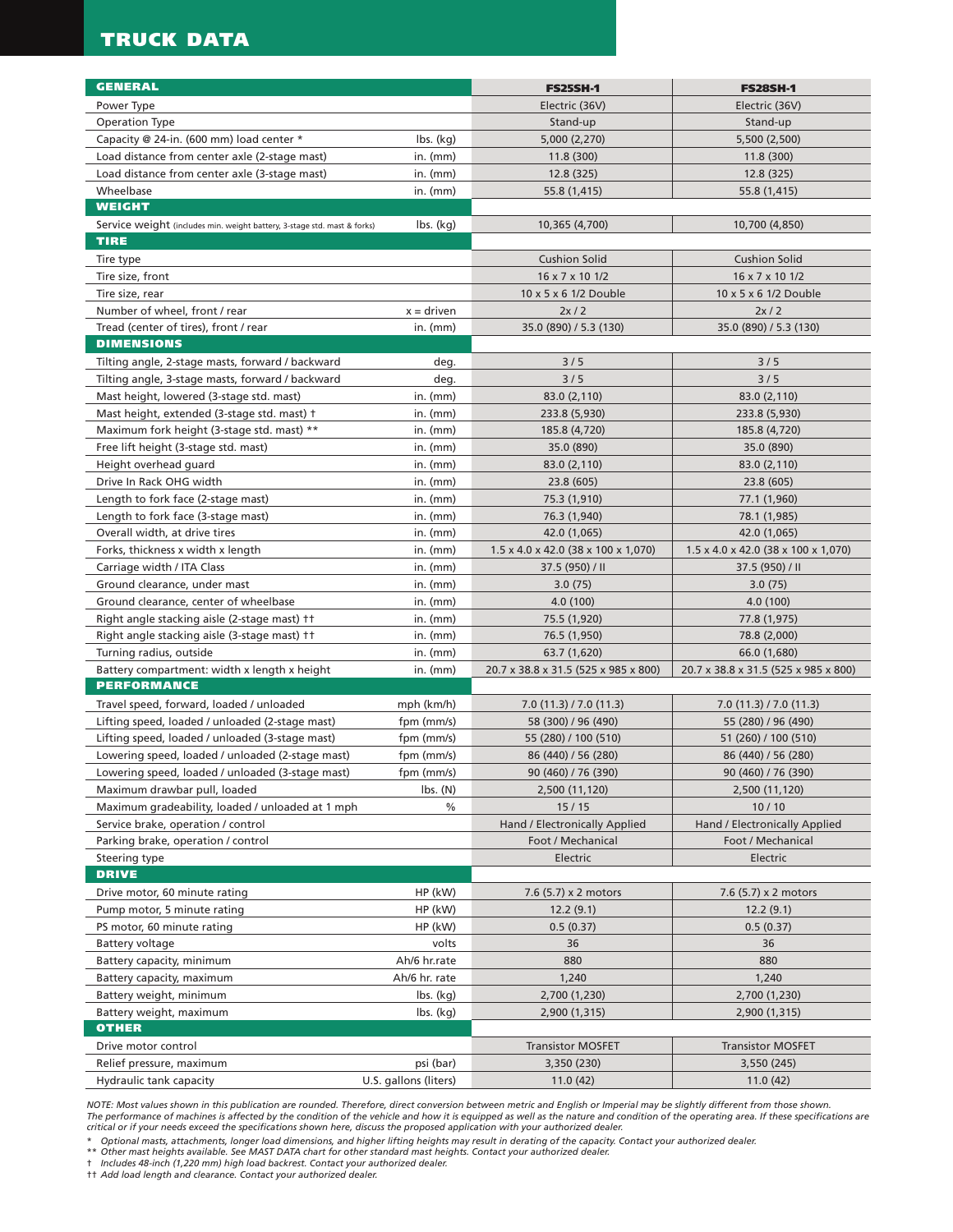



## **Komatsu "Proven Ability"**

is Komatsu's ability to eclipse the competition by taking the complicated

and making it simple. We strive to provide innovative solutions using the technologies of tomorrow — today.

## **SPECIAL FEATURES**

**Powerful 8.0" drive motor with MOSFET Controller Contactorless Technology for top level performance and low maintenance.**

**Dual-front, continuous drive differential.**

**The hand controls feature contoured grips for effortless control of lift, speed, and steering functions.**



- **Low 7" step for easier on and off.**
- $\nabla$  Convenient, lightweight cover provides **fast access to power steering and hydraulic motors and pumps.**



- **M** Overhead Guard
- **MOSFET Controller** M
- M **Self Diagnostic Start-Up**
- M **Idle Timer Auto Power Down**
- M **Field Weakening**
- M **Three-Way Hydraulic Control Valve**
- **Full Electric Power Steering (FEPS)**
- **Multi-Function Hydraulic / Drive** M **Control Handle**
- **Dual Disc Parking Brake**
- **Headlights OHG Mounted**
- M<sub>Horn</sub>
- **Cushion Floor Pad**
- **Operator Hip Cushioning** *Contact your authorized dealer for*

#### **Battery Restraint and Roller** M **System**

**Battery Discharge Indicator (BDI) with Lift Interrupt**

## **OPTIONAL EQUIPMENT**

- **Additional Height OHGs Additional Length Forks Attachments Auxiliary Hydraulic Valve Cold/Freezer Protection Internal Hydraulic Hosing Warning Devices – Audible Warning Devices – Visual**
- *other options.*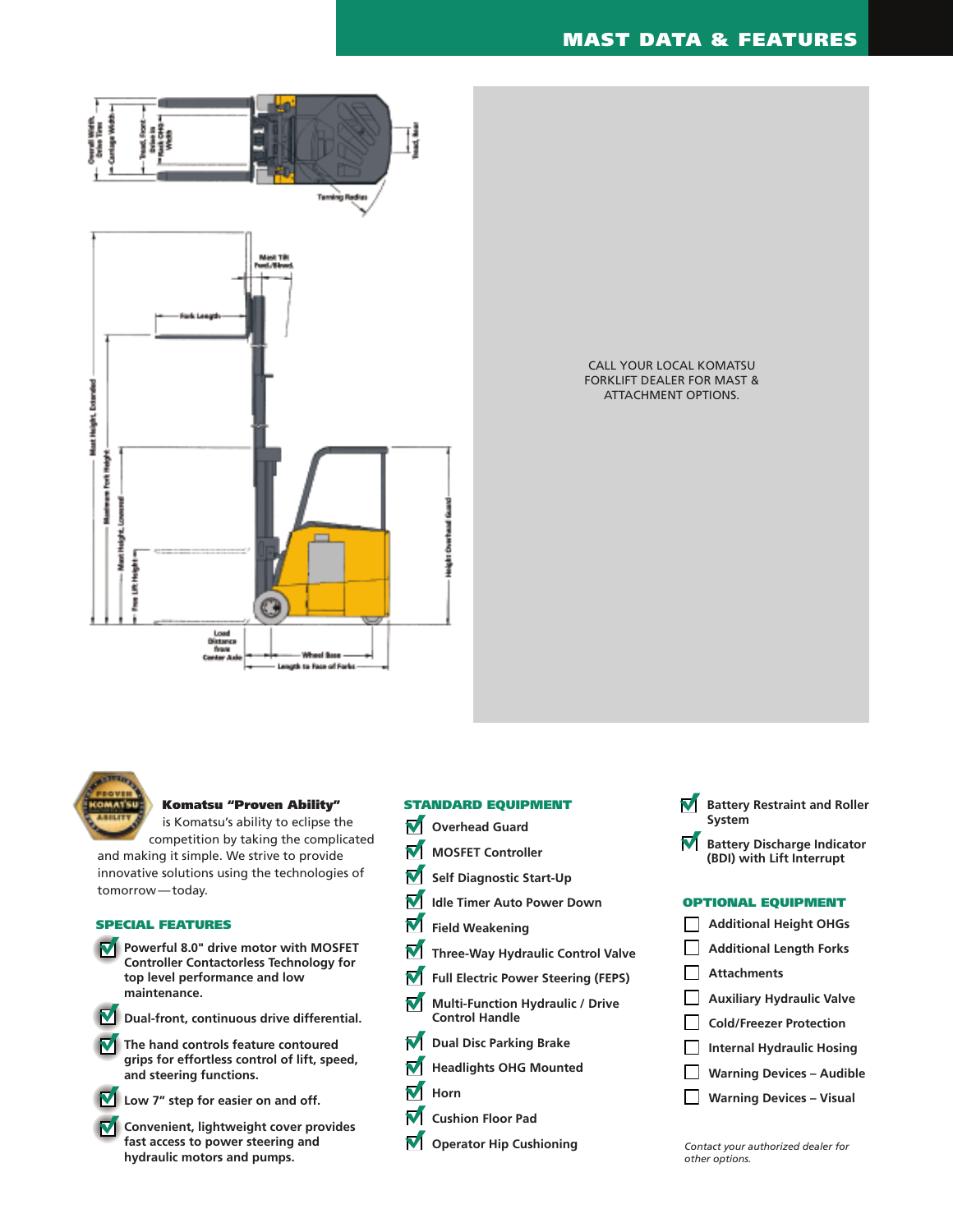# **TRUCK DATA**

| <b>GENERAL</b>                                                                          |                                        | <b>FS30SH-1</b>                                      | <b>FSV13SH-1</b>                                     |
|-----------------------------------------------------------------------------------------|----------------------------------------|------------------------------------------------------|------------------------------------------------------|
| Power Type                                                                              |                                        | Electric (36V)                                       | Electric (36V)                                       |
| <b>Operation Type</b>                                                                   |                                        | Stand-up                                             | Stand-up (Turret)                                    |
| Capacity @ 24-in. (600 mm) load center *                                                | $\mathsf{lbs.}\mathsf{(kg)}$           | 6,000 (2,720)                                        | 2,500 (1,135)                                        |
| Load distance from center axle (2-stage mast)                                           | in. $(mm)$                             | 12.0 (305)                                           | N/A                                                  |
| Load distance from center axle (3-stage mast)                                           | in. $(mm)$                             | 13.0 (330)                                           | 49.0 (2,245)                                         |
| Wheelbase<br><b>WEIGHT</b>                                                              | in. $(mm)$                             | 55.8 (1,415)                                         | 55.8 (1,415)                                         |
|                                                                                         |                                        |                                                      |                                                      |
| Service weight (includes min. weight battery, 3-stage std. mast & forks)<br><b>TIRE</b> | $\mathsf{lbs.}\mathsf{(kg)}$           | 11,400 (5,170)                                       | 13,300 (6,030)                                       |
|                                                                                         |                                        |                                                      |                                                      |
| Tire type                                                                               |                                        | <b>Cushion Solid</b>                                 | <b>Cushion Solid</b>                                 |
| Tire size, front                                                                        |                                        | 16 x 5 x 10 1/2 Dual                                 | 16 x 5 x 10 1/2 Dual                                 |
| Tire size, rear                                                                         |                                        | 10 x 5 x 6 1/2 Double                                | 10 x 5 x 6 1/2 Double                                |
| Number of wheel, front / rear                                                           | $x =$ driven                           | 4x/2                                                 | 4x/2                                                 |
| Tread (center of tires), front / rear                                                   | in. $(mm)$                             | 42.6 (1,080) / 5.3 (130)                             | 42.6 (1,080) / 5.3 (130)                             |
| <b>DIMENSIONS</b>                                                                       |                                        |                                                      |                                                      |
| Tilting angle, 2-stage masts, forward / backward                                        | deg.                                   | 3/5                                                  | N/A                                                  |
| Tilting angle, 3-stage masts, forward / backward                                        | deg.                                   | 3/5                                                  | 0/0                                                  |
| Mast height, lowered (3-stage std. mast)                                                | in. $(mm)$                             | 83.0 (2,110)                                         | 83.0 (2,110)                                         |
| Mast height, extended (3-stage std. mast) +                                             | in. $(mm)$                             | 229.4 (5,830)                                        | 173.2 (4,400)                                        |
| Maximum fork height (3-stage std. mast) **                                              | in. $(mm)$                             | 181.4 (4,610)                                        | 133.2 (3,385)                                        |
| Free lift height (3-stage std. mast)                                                    | $in.$ (mm)<br>$in.$ ( $mm$ )           | 35.0 (890)                                           | 43.0 (1,090)                                         |
| Height overhead guard<br>Drive In Rack OHG width                                        |                                        | 83.0 (2,110)                                         | 83.0 (2,110)                                         |
|                                                                                         | in. $(mm)$                             | 23.8 (605)                                           | 23.8 (605)                                           |
| Length to fork face (2-stage mast)                                                      | in. $(mm)$                             | 77.3 (1,965)                                         | N/A                                                  |
| Length to fork face (3-stage mast)                                                      | $in.$ (mm)                             | 78.3 (1,990)                                         | 114.3 (2,900)                                        |
| Overall width, at drive tires                                                           | in. $(mm)$                             | 52.6 (1,335)                                         | 52.7 (1,340)                                         |
| Forks, thickness x width x length                                                       | $in.$ (mm)                             | $1.5 \times 5.0 \times 42.0$ (38 x 125 x 1,070)      | 1.7 x 4.0 x 42.0 (45 x 100 x 1,070)                  |
| Carriage width / ITA Class                                                              | in. $(mm)$                             | 37.5 (950) / III                                     | 37.5 (950) / II                                      |
| Ground clearance, under mast                                                            | in. $(mm)$                             | 3.0(75)                                              | 3.0(75)                                              |
| Ground clearance, center of wheelbase<br>Right angle stacking aisle (2-stage mast) ††   | in. $(mm)$<br>in. $(mm)$               | 4.0(100)                                             | 4.0 (100)<br>N/A                                     |
|                                                                                         |                                        | 78.0 (1,980)                                         | N/A                                                  |
| Right angle stacking aisle (3-stage mast) ††<br>Turning radius, outside                 | in. $(mm)$                             | 79.0 (2,010)                                         |                                                      |
|                                                                                         | in. $(mm)$<br>in. $(mm)$               | 66.0 (1,680)<br>20.7 x 38.8 x 31.5 (525 x 985 x 800) | 66.0 (1,680)<br>20.7 x 38.8 x 31.5 (525 x 985 x 800) |
| Battery compartment: width x length x height<br><b>PERFORMANCE</b>                      |                                        |                                                      |                                                      |
| Travel speed, forward, loaded / unloaded                                                | mph (km/h)                             | 7.0(11.3)/7.0(11.3)                                  | 7.0(11.3)/7.0(11.3)                                  |
| Lifting speed, loaded / unloaded (2-stage mast)                                         | fpm (mm/s)                             | 48 (240) / 92 (470)                                  | N/A                                                  |
| Lifting speed, loaded / unloaded (3-stage mast)                                         | fpm (mm/s)                             | 41 (210) / 90 (460)                                  | 65 (330) / 90 (460)                                  |
| Lowering speed, loaded / unloaded (2-stage mast)                                        | fpm (mm/s)                             | 86 (440) / 56 (280)                                  | N/A                                                  |
| Lowering speed, loaded / unloaded (3-stage mast)                                        | fpm (mm/s)                             | 90 (460) / 76 (390)                                  | 90 (460) / 76 (390)                                  |
| Maximum drawbar pull, loaded                                                            | $\mathsf{lbs.}\left(\mathsf{N}\right)$ | 2,500 (11,120)                                       | 2,500 (11,120)                                       |
| Maximum gradeability, loaded / unloaded at 1 mph                                        | $\%$                                   | 10/10                                                | 10/10                                                |
| Service brake, operation / control                                                      |                                        | Hand / Electronically Applied                        | Hand / Electronically Applied                        |
| Parking brake, operation / control                                                      |                                        | Foot / Mechanical                                    | Foot / Mechanical                                    |
| Steering type                                                                           |                                        | Electric                                             | Electric                                             |
| <b>DRIVE</b>                                                                            |                                        |                                                      |                                                      |
| Drive motor, 60 minute rating                                                           | HP (kW)                                | 7.6 (5.7) x 2 motors                                 | 7.6 (5.7) x 2 motors                                 |
| Pump motor, 5 minute rating                                                             | HP (kW)                                | 12.2(9.1)                                            | 12.2(9.1)                                            |
| PS motor, 60 minute rating                                                              | HP (kW)                                | 0.5(0.37)                                            | 0.5(0.37)                                            |
| Battery voltage                                                                         | volts                                  | 36                                                   | 36                                                   |
| Battery capacity, minimum                                                               | Ah/6 hr.rate                           | 880                                                  | 880                                                  |
| Battery capacity, maximum                                                               | Ah/6 hr. rate                          | 1,240                                                | 1,240                                                |
| Battery weight, minimum                                                                 | $\mathsf{lbs.}\mathsf{(kg)}$           | 2,800 (1,270)                                        | 2,800 (1,270)                                        |
| Battery weight, maximum                                                                 | $\mathsf{lbs.}\mathsf{(kg)}$           | 2,900 (1,315)                                        | 2,900 (1,315)                                        |
| <b>OTHER</b>                                                                            |                                        |                                                      |                                                      |
| Drive motor control                                                                     |                                        | <b>Transistor MOSFET</b>                             | <b>Transistor MOSFET</b>                             |
| Relief pressure, maximum                                                                | psi (bar)                              | 3,760 (260)                                          | 2,750 (190)                                          |
| Hydraulic tank capacity                                                                 | U.S. gallons (liters)                  | 11.0(42)                                             | 11.0(42)                                             |

NOTE: Most values shown in this publication are rounded. Therefore, direct conversion between metric and English or Imperial may be slightly different from those shown.<br>The performance of machines is affected by the condit

\* Optional masts, attachments, longer load dimensions, and higher lifting heights may result in derating of the capacity. Contact your authorized dealer.<br>\*\* Other mast heights available. See MAST DATA chart for other stand

† *Includes 48-inch (1,220 mm), except FSV13SH-1 Turret, high load backrest. Contact your authorized dealer.*

†† *Add load length and clearance. Contact your authorized dealer.*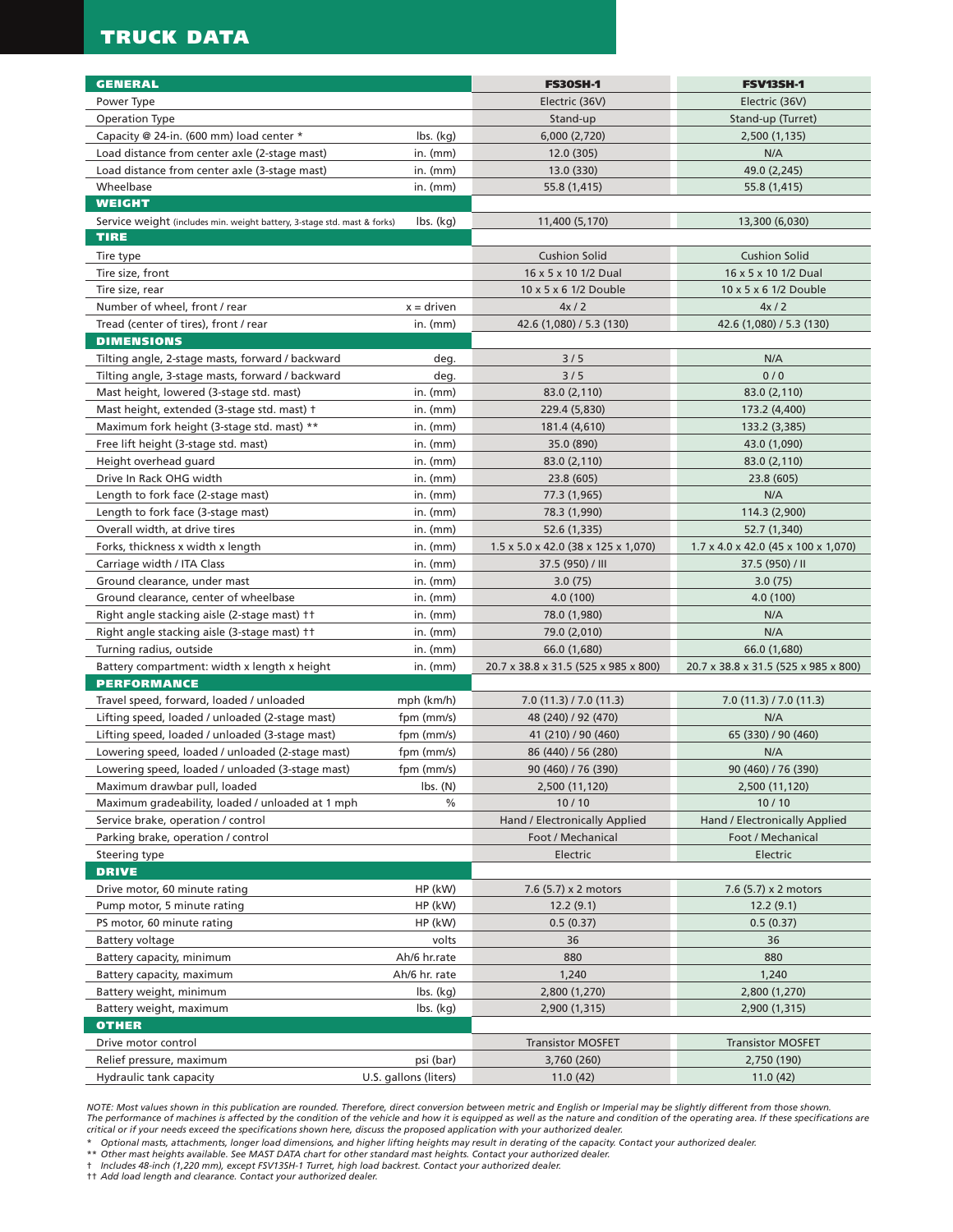# **MAST DATA & FEATURES**